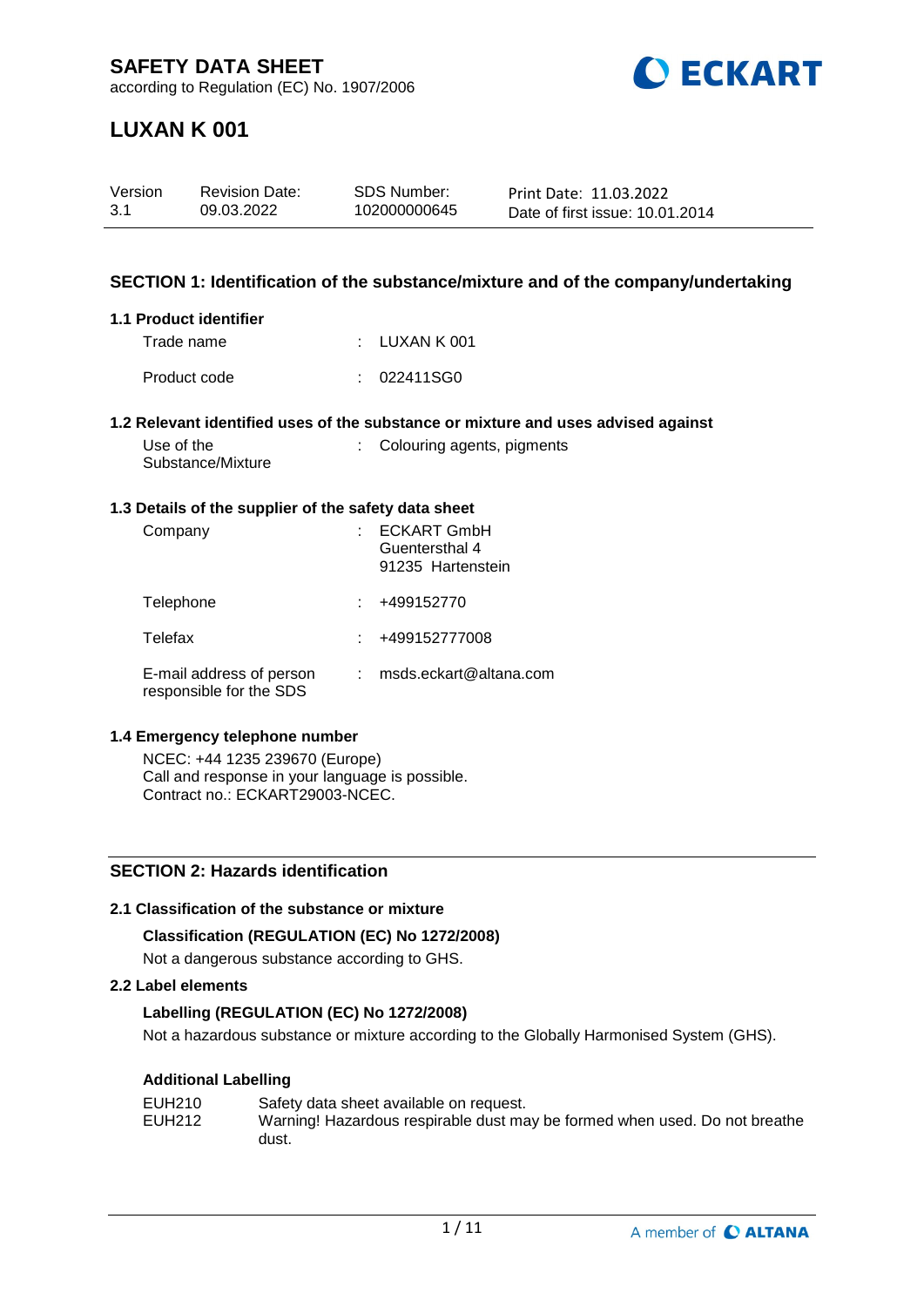

# **LUXAN K 001**

| Version | <b>Revision Date:</b> | <b>SDS Number:</b> | Print Date: 11.03.2022          |
|---------|-----------------------|--------------------|---------------------------------|
| 3.1     | 09.03.2022            | 102000000645       | Date of first issue: 10.01.2014 |

## **2.3 Other hazards**

This substance/mixture contains no components considered to be either persistent, bioaccumulative and toxic (PBT), or very persistent and very bioaccumulative (vPvB) at levels of 0.1% or higher.

#### **SECTION 3: Composition/information on ingredients**

#### **3.2 Mixtures**

| Remarks | No hazardous ingredients |
|---------|--------------------------|
|---------|--------------------------|

## **SECTION 4: First aid measures**

### **4.1 Description of first aid measures**

| General advice          |    | Do not leave the victim unattended.                                                                                                                                           |  |
|-------------------------|----|-------------------------------------------------------------------------------------------------------------------------------------------------------------------------------|--|
| If inhaled              | ÷. | If unconscious, place in recovery position and seek medical<br>advice.<br>If symptoms persist, call a physician.                                                              |  |
| In case of skin contact |    | : Wash off with soap and water.                                                                                                                                               |  |
| In case of eye contact  |    | : Remove contact lenses.<br>If eye irritation persists, consult a specialist.                                                                                                 |  |
| If swallowed            |    | Keep respiratory tract clear.<br>Do not give milk or alcoholic beverages.<br>Never give anything by mouth to an unconscious person.<br>If symptoms persist, call a physician. |  |

## **4.2 Most important symptoms and effects, both acute and delayed**

None known.

#### **4.3 Indication of any immediate medical attention and special treatment needed**

This information is not available.

## **SECTION 5: Firefighting measures**

| 5.1 Extinguishing media                                   |  |                                    |  |  |  |
|-----------------------------------------------------------|--|------------------------------------|--|--|--|
| Suitable extinguishing media : Foam                       |  | Carbon dioxide (CO2)<br>ABC powder |  |  |  |
| 5.3 Special hazarde aricing from the substance or mixture |  |                                    |  |  |  |

#### **5.2 Special hazards arising from the substance or mixture**

## **5.3 Advice for firefighters**

| Special protective equipment | Wear self-contained breathing apparatus for firefighting if |
|------------------------------|-------------------------------------------------------------|
| for firefighters             | necessary.                                                  |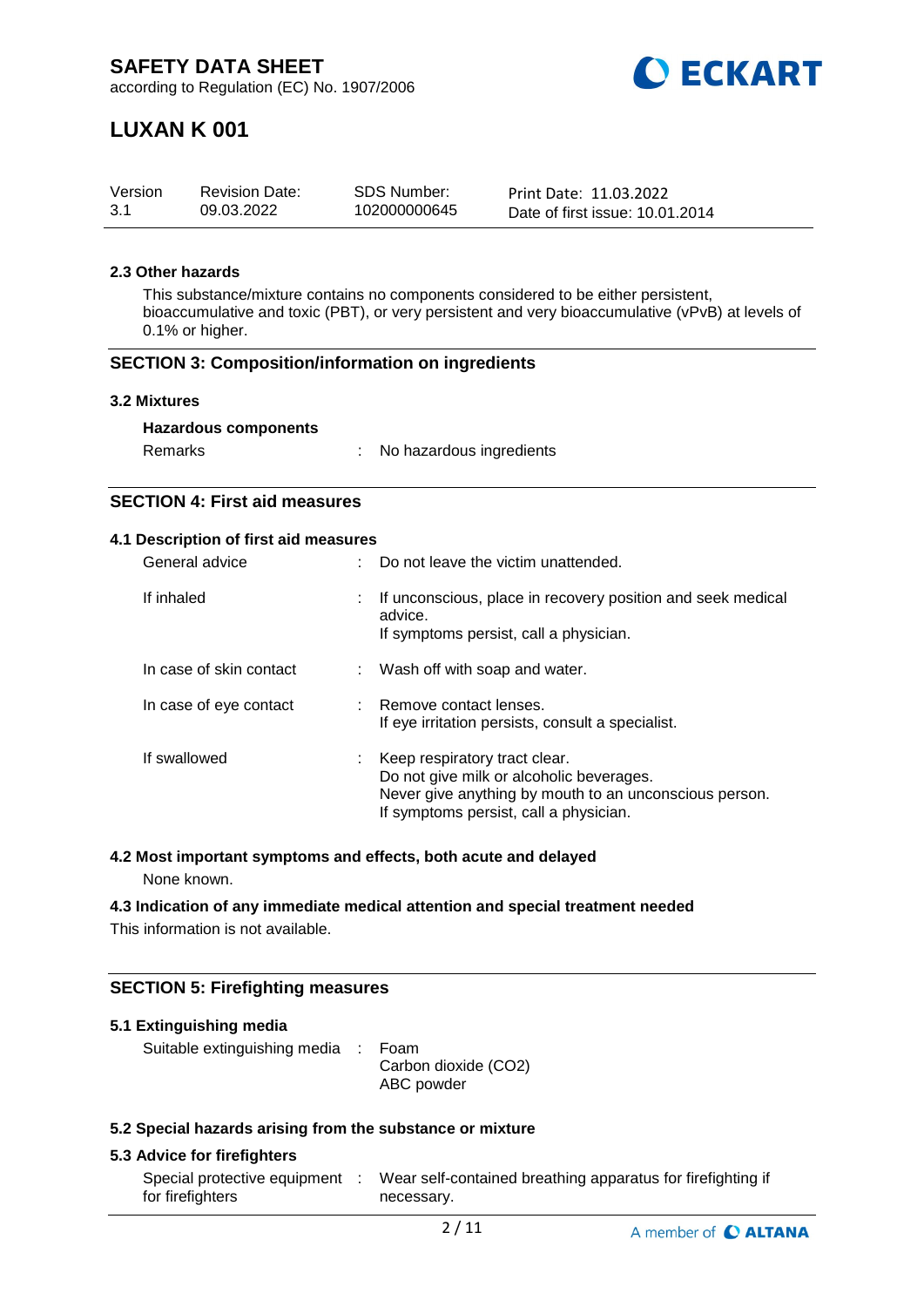**SAFETY DATA SHEET**



according to Regulation (EC) No. 1907/2006

# **LUXAN K 001**

| Version<br>3.1                                                    | <b>Revision Date:</b><br>09.03.2022           | <b>SDS Number:</b><br>102000000645 | Print Date: 11.03.2022<br>Date of first issue: 10.01.2014                                                                                            |
|-------------------------------------------------------------------|-----------------------------------------------|------------------------------------|------------------------------------------------------------------------------------------------------------------------------------------------------|
| Further information                                               |                                               |                                    | Standard procedure for chemical fires.<br>Use extinguishing measures that are appropriate to local<br>circumstances and the surrounding environment. |
|                                                                   | <b>SECTION 6: Accidental release measures</b> |                                    |                                                                                                                                                      |
|                                                                   |                                               |                                    | 6.1 Personal precautions, protective equipment and emergency procedures                                                                              |
|                                                                   | Personal precautions                          | : Avoid dust formation.            |                                                                                                                                                      |
| <b>6.2 Environmental precautions</b><br>Environmental precautions |                                               |                                    | No special environmental precautions required.                                                                                                       |
| 6.3 Methods and material for containment and cleaning up          |                                               |                                    |                                                                                                                                                      |
|                                                                   | Methods for cleaning up                       | ÷.<br>Sweep up and shovel.         | Pick up and arrange disposal without creating dust.<br>Keep in suitable, closed containers for disposal.                                             |
|                                                                   | 6.4 Reference to other sections               |                                    |                                                                                                                                                      |

## **SECTION 7: Handling and storage**

| 7.1 Precautions for safe handling<br>Advice on safe handling                                                         |     | : For personal protection see section 8.<br>Smoking, eating and drinking should be prohibited in the<br>application area. |
|----------------------------------------------------------------------------------------------------------------------|-----|---------------------------------------------------------------------------------------------------------------------------|
| Advice on protection against<br>fire and explosion                                                                   | -11 | Provide appropriate exhaust ventilation at places where dust<br>is formed.                                                |
| Hygiene measures                                                                                                     |     | : General industrial hygiene practice.                                                                                    |
| 7.2 Conditions for safe storage, including any incompatibilities<br>Requirements for storage<br>areas and containers |     | : Electrical installations / working materials must comply with<br>the technological safety standards.                    |
| Advice on common storage                                                                                             | ÷   | No materials to be especially mentioned.                                                                                  |
| Further information on<br>storage stability                                                                          |     | Keep in a dry place. No decomposition if stored and applied<br>as directed.                                               |

## **7.3 Specific end use(s)**

This information is not available.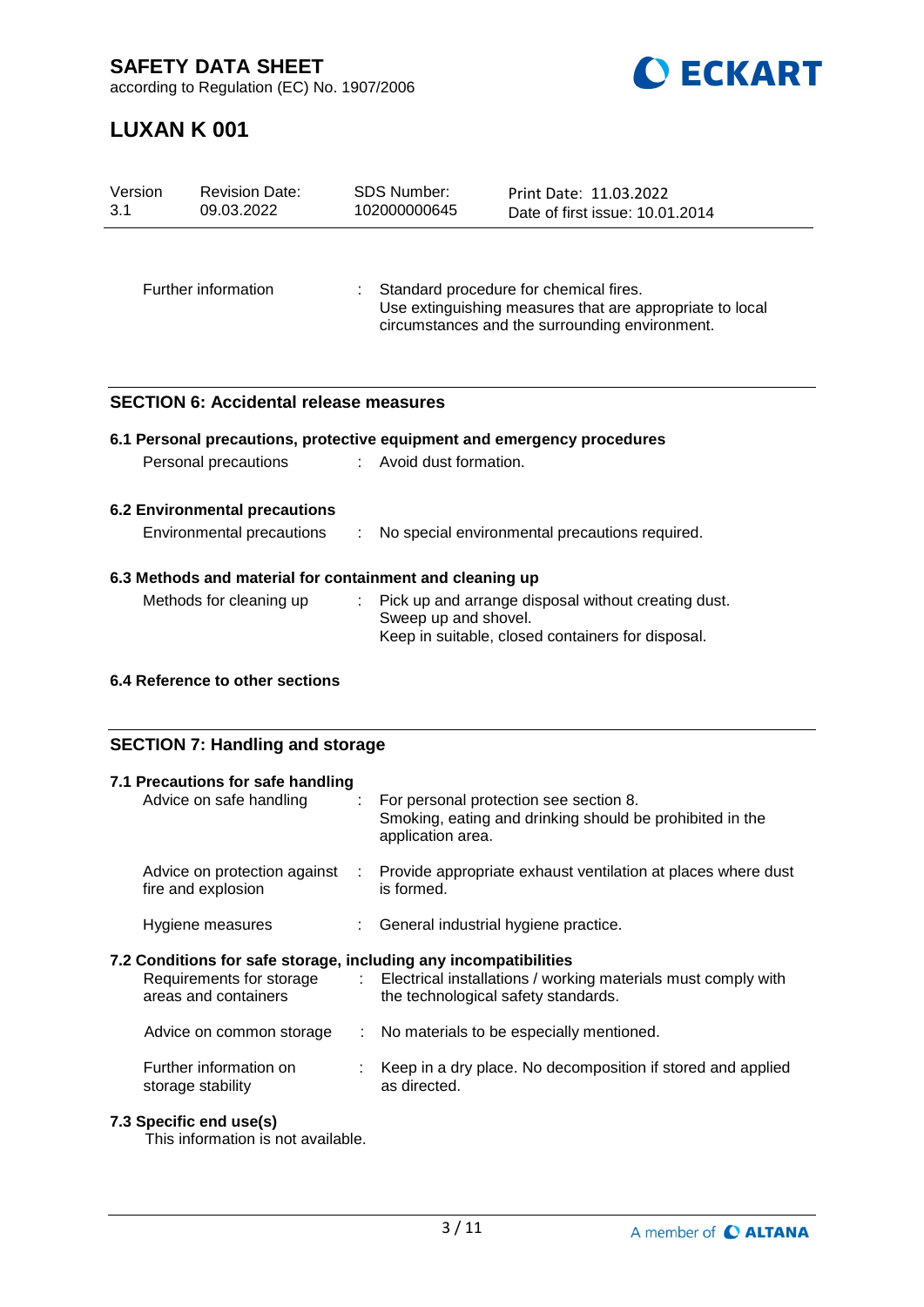

# **LUXAN K 001**

| Version | <b>Revision Date:</b> | SDS Number:  | Print Date: 11.03.2022          |
|---------|-----------------------|--------------|---------------------------------|
| -3.1    | 09.03.2022            | 102000000645 | Date of first issue: 10.01.2014 |

## **SECTION 8: Exposure controls/personal protection**

## **8.1 Control parameters**

#### **Occupational Exposure Limits**

| Components          | CAS-No.        | Value type (Form                                   | Control parameters                                                                                                                                                                                                                                                                                                                                                                                                                                                                                                                                                                                                                                                                                                                                                                                                                                                                                                                                                                                                                                                                                                                                                                                                                                                                                                                                                                                                                                                                                                                                                                                                                                                                                                                                                                                    | <b>Basis</b> |
|---------------------|----------------|----------------------------------------------------|-------------------------------------------------------------------------------------------------------------------------------------------------------------------------------------------------------------------------------------------------------------------------------------------------------------------------------------------------------------------------------------------------------------------------------------------------------------------------------------------------------------------------------------------------------------------------------------------------------------------------------------------------------------------------------------------------------------------------------------------------------------------------------------------------------------------------------------------------------------------------------------------------------------------------------------------------------------------------------------------------------------------------------------------------------------------------------------------------------------------------------------------------------------------------------------------------------------------------------------------------------------------------------------------------------------------------------------------------------------------------------------------------------------------------------------------------------------------------------------------------------------------------------------------------------------------------------------------------------------------------------------------------------------------------------------------------------------------------------------------------------------------------------------------------------|--------------|
|                     |                | of exposure)                                       |                                                                                                                                                                                                                                                                                                                                                                                                                                                                                                                                                                                                                                                                                                                                                                                                                                                                                                                                                                                                                                                                                                                                                                                                                                                                                                                                                                                                                                                                                                                                                                                                                                                                                                                                                                                                       |              |
| titanium dioxide    | 13463-67-<br>7 | TWA (inhalable                                     | $10$ mg/m $3$                                                                                                                                                                                                                                                                                                                                                                                                                                                                                                                                                                                                                                                                                                                                                                                                                                                                                                                                                                                                                                                                                                                                                                                                                                                                                                                                                                                                                                                                                                                                                                                                                                                                                                                                                                                         | GB EH40      |
|                     |                | dust)                                              |                                                                                                                                                                                                                                                                                                                                                                                                                                                                                                                                                                                                                                                                                                                                                                                                                                                                                                                                                                                                                                                                                                                                                                                                                                                                                                                                                                                                                                                                                                                                                                                                                                                                                                                                                                                                       |              |
| Further information |                | exposure limit should be used.                     | For the purposes of these limits, respirable dust and inhalable dust are<br>those fractions of airborne dust which will be collected when sampling is<br>undertaken in accordance with the methods described in MDHS14/4<br>General methods for sampling and gravimetric analysis or respirable,<br>thoracic and inhalable aerosols., The COSHH definition of a substance<br>hazardous to health includes dust of any kind when present at a<br>concentration in air equal to or greater than 10 mg.m-3 8-hour TWA of<br>inhalable dust or 4 mg.m-3 8-hour TWA of respirable dust. This means that<br>any dust will be subject to COSHH if people are exposed to dust above<br>these levels. Some dusts have been assigned specific WELs and exposure<br>to these must comply with the appropriate limits., Most industrial dusts<br>contain particles of a wide range of sizes. The behaviour, deposition and<br>fate of any particular particle after entry into the human respiratory system,<br>and the body response that it elicits, depend on the nature and size of the<br>particle. HSE distinguishes two size fractions for limit-setting purposes<br>termed 'inhalable' and 'respirable'., Inhalable dust approximates to the<br>fraction of airborne material that enters the nose and mouth during breathing<br>and is therefore available for deposition in the respiratory tract. Respirable<br>dust approximates to the fraction that penetrates to the gas exchange region<br>of the lung. Fuller definitions and explanatory material are given in<br>MDHS14/4., Where dusts contain components that have their own assigned<br>WEL, all the relevant limits should be complied with., Where no specific<br>short-term exposure limit is listed, a figure three times the long-term |              |
|                     |                | TWA (Inhalable)                                    | 10 mg/m3                                                                                                                                                                                                                                                                                                                                                                                                                                                                                                                                                                                                                                                                                                                                                                                                                                                                                                                                                                                                                                                                                                                                                                                                                                                                                                                                                                                                                                                                                                                                                                                                                                                                                                                                                                                              | GB EH40      |
| Further information |                | times the long-term exposure limit should be used. | The COSHH definition of a substance hazardous to health includes dust of<br>any kind when present at a concentration in air equal to or greater than 10<br>mg.m-3 8-hour TWA of inhalable dust or 4 mg.m-3 8-hour TWA of respirable<br>dust. This means that any dust will be subject to COSHH if people are<br>exposed to dust above these levels. Some dusts have been assigned<br>specific WELs and exposure to these must comply with the appropriate<br>limits., Where no specific short-term exposure limit is listed, a figure three                                                                                                                                                                                                                                                                                                                                                                                                                                                                                                                                                                                                                                                                                                                                                                                                                                                                                                                                                                                                                                                                                                                                                                                                                                                           |              |
|                     |                | TWA (Respirable<br>dust)                           | $4 \,\mathrm{mg/m3}$                                                                                                                                                                                                                                                                                                                                                                                                                                                                                                                                                                                                                                                                                                                                                                                                                                                                                                                                                                                                                                                                                                                                                                                                                                                                                                                                                                                                                                                                                                                                                                                                                                                                                                                                                                                  | GB EH40      |
| Further information |                |                                                    | For the purposes of these limits, respirable dust and inhalable dust are<br>those fractions of airborne dust which will be collected when sampling is<br>undertaken in accordance with the methods described in MDHS14/4<br>General methods for sampling and gravimetric analysis or respirable,<br>thoracic and inhalable aerosols., The COSHH definition of a substance<br>hazardous to health includes dust of any kind when present at a<br>concentration in air equal to or greater than 10 mg.m-3 8-hour TWA of                                                                                                                                                                                                                                                                                                                                                                                                                                                                                                                                                                                                                                                                                                                                                                                                                                                                                                                                                                                                                                                                                                                                                                                                                                                                                 |              |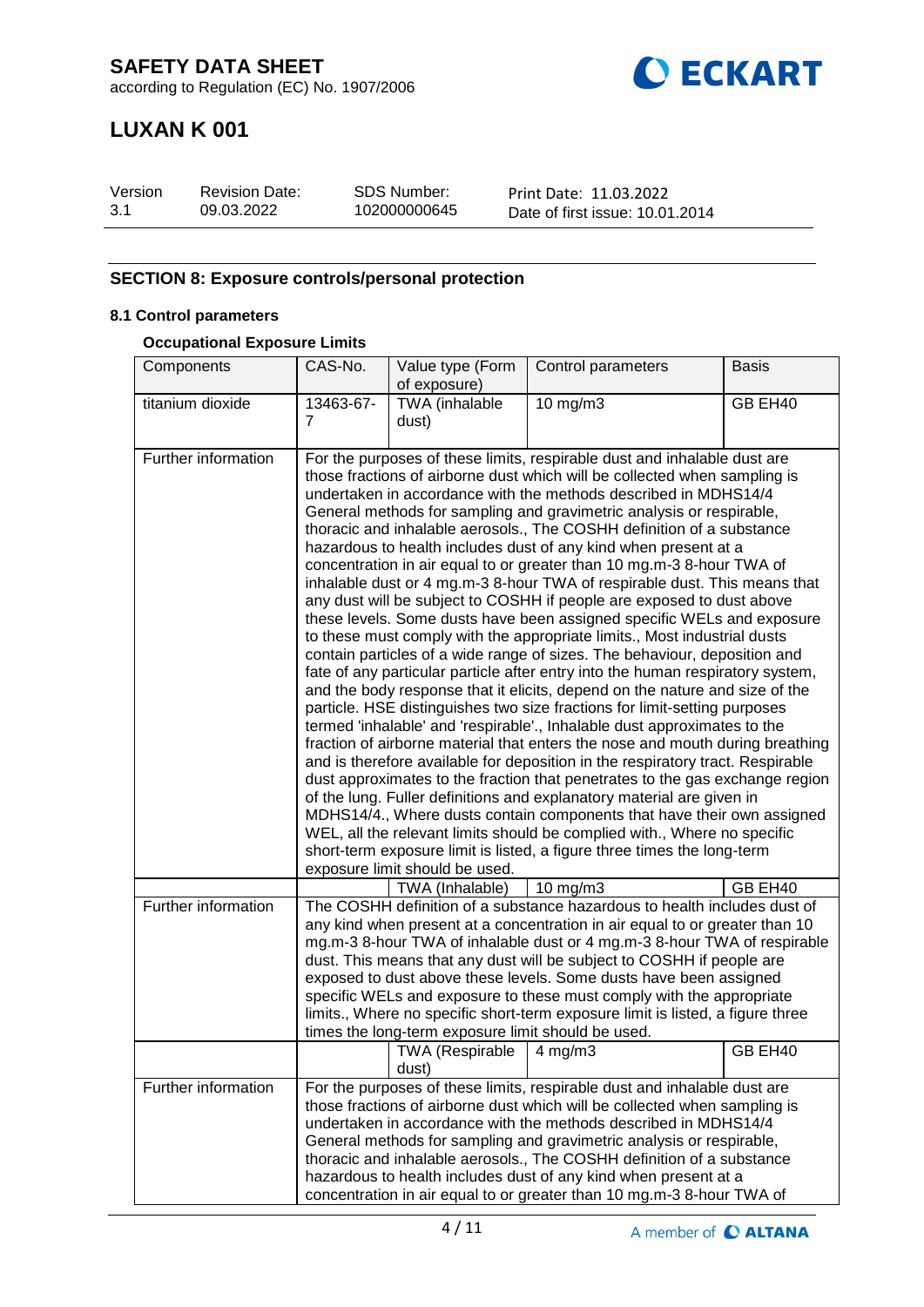**SAFETY DATA SHEET**

according to Regulation (EC) No. 1907/2006



# **LUXAN K 001**

| Version<br>3.1 | <b>Revision Date:</b><br>09.03.2022 | <b>SDS Number:</b><br>102000000645                 | Print Date: 11.03.2022<br>Date of first issue: 10.01.2014                                                                                                                                                                                                                                                                                                                                                                                                                                                                                                                                                                                                                                                                                                                                                                                                                                                                                                                                                                                                                                                                                                                                                                                                                    |  |
|----------------|-------------------------------------|----------------------------------------------------|------------------------------------------------------------------------------------------------------------------------------------------------------------------------------------------------------------------------------------------------------------------------------------------------------------------------------------------------------------------------------------------------------------------------------------------------------------------------------------------------------------------------------------------------------------------------------------------------------------------------------------------------------------------------------------------------------------------------------------------------------------------------------------------------------------------------------------------------------------------------------------------------------------------------------------------------------------------------------------------------------------------------------------------------------------------------------------------------------------------------------------------------------------------------------------------------------------------------------------------------------------------------------|--|
|                |                                     | exposure limit should be used.                     | inhalable dust or 4 mg.m-3 8-hour TWA of respirable dust. This means that<br>any dust will be subject to COSHH if people are exposed to dust above<br>these levels. Some dusts have been assigned specific WELs and exposure<br>to these must comply with the appropriate limits., Most industrial dusts<br>contain particles of a wide range of sizes. The behaviour, deposition and<br>fate of any particular particle after entry into the human respiratory system,<br>and the body response that it elicits, depend on the nature and size of the<br>particle. HSE distinguishes two size fractions for limit-setting purposes<br>termed 'inhalable' and 'respirable'., Inhalable dust approximates to the<br>fraction of airborne material that enters the nose and mouth during breathing<br>and is therefore available for deposition in the respiratory tract. Respirable<br>dust approximates to the fraction that penetrates to the gas exchange region<br>of the lung. Fuller definitions and explanatory material are given in<br>MDHS14/4., Where dusts contain components that have their own assigned<br>WEL, all the relevant limits should be complied with., Where no specific<br>short-term exposure limit is listed, a figure three times the long-term |  |
|                |                                     | <b>TWA (Respirable</b><br>fraction)                | GB EH40<br>$4$ mg/m $3$                                                                                                                                                                                                                                                                                                                                                                                                                                                                                                                                                                                                                                                                                                                                                                                                                                                                                                                                                                                                                                                                                                                                                                                                                                                      |  |
|                | Further information                 | times the long-term exposure limit should be used. | The COSHH definition of a substance hazardous to health includes dust of<br>any kind when present at a concentration in air equal to or greater than 10<br>mg.m-3 8-hour TWA of inhalable dust or 4 mg.m-3 8-hour TWA of respirable<br>dust. This means that any dust will be subject to COSHH if people are<br>exposed to dust above these levels. Some dusts have been assigned<br>specific WELs and exposure to these must comply with the appropriate<br>limits., Where no specific short-term exposure limit is listed, a figure three                                                                                                                                                                                                                                                                                                                                                                                                                                                                                                                                                                                                                                                                                                                                  |  |

## **8.2 Exposure controls**

| <b>Personal protective equipment</b> |  |                                                                    |  |  |  |
|--------------------------------------|--|--------------------------------------------------------------------|--|--|--|
| Eye protection                       |  | Safety glasses                                                     |  |  |  |
| Skin and body protection             |  | : Protective suit                                                  |  |  |  |
| Respiratory protection               |  | No personal respiratory protective equipment normally<br>required. |  |  |  |

## **SECTION 9: Physical and chemical properties**

## **9.1 Information on basic physical and chemical properties**

| Appearance      | : powder                                      |
|-----------------|-----------------------------------------------|
| Colour          | : silver                                      |
| Odour           | : characteristic                              |
| Odour Threshold | : No data available                           |
| рH              | : substance/mixture is non-soluble (in water) |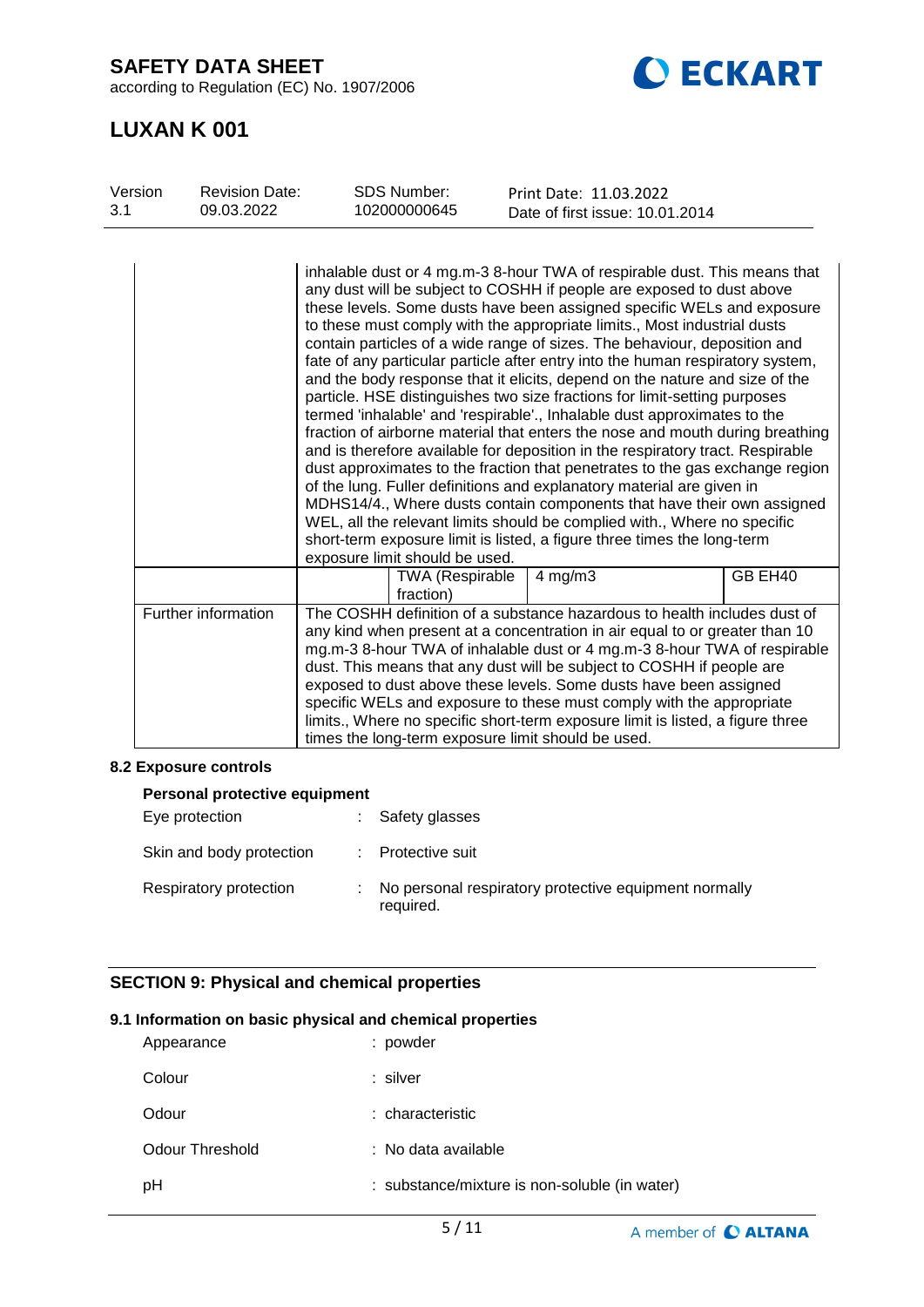## **SAFETY DATA SHEET**

according to Regulation (EC) No. 1907/2006



# **LUXAN K 001**

| Version<br>3.1 | <b>Revision Date:</b><br>09.03.2022                 | SDS Number:<br>102000000645 | Print Date: 11.03.2022<br>Date of first issue: 10.01.2014 |  |
|----------------|-----------------------------------------------------|-----------------------------|-----------------------------------------------------------|--|
|                |                                                     | : No data available         |                                                           |  |
|                | Freezing point                                      |                             |                                                           |  |
|                | Boiling point/boiling range                         | : No data available         |                                                           |  |
|                | Flash point                                         | : No data available         |                                                           |  |
|                | Evaporation rate                                    | : No data available         |                                                           |  |
|                | Flammability (solid, gas)                           | : Will not burn             |                                                           |  |
|                | Self-ignition                                       | : No data available         |                                                           |  |
|                | Auto-ignition temperature                           | : No data available         |                                                           |  |
|                | Smoldering temperature                              | : No data available         |                                                           |  |
|                | Decomposition temperature                           | : No data available         |                                                           |  |
|                | <b>Explosive properties</b>                         | : No data available         |                                                           |  |
|                | Oxidizing properties                                | : No data available         |                                                           |  |
|                | Upper explosion limit / Upper<br>flammability limit | : No data available         |                                                           |  |
|                | Lower explosion limit / Lower<br>flammability limit | : No data available         |                                                           |  |
|                | Vapour pressure                                     | : No data available         |                                                           |  |
|                | Relative vapour density                             | : No data available         |                                                           |  |
|                | Relative density                                    | : No data available         |                                                           |  |
|                | Density                                             | : $2.4 - 2.51$ g/cm3        |                                                           |  |
|                | <b>Bulk density</b>                                 | $: 0.2 - 0.46$ g/cm3        |                                                           |  |
|                | Solubility(ies)<br>Water solubility                 | : insoluble                 |                                                           |  |
|                | Solubility in other solvents                        | : No data available         |                                                           |  |
|                | Partition coefficient: n-<br>octanol/water          | : No data available         |                                                           |  |
|                | Decomposition temperature                           | : No data available         |                                                           |  |
|                | Viscosity, dynamic                                  | : No data available         |                                                           |  |
|                | Viscosity, kinematic                                | : No data available         |                                                           |  |
|                | Flow time                                           | : No data available         |                                                           |  |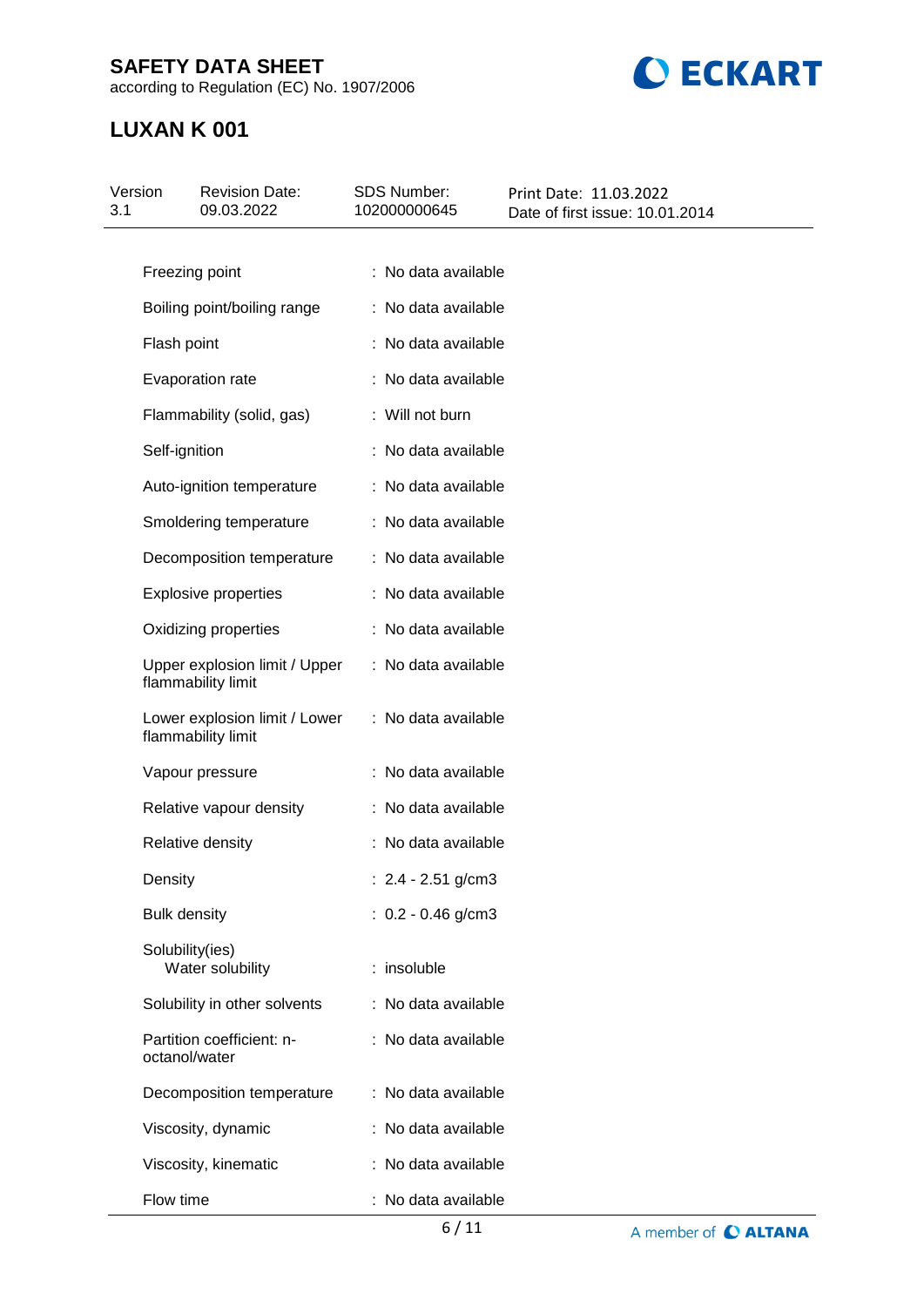

# **LUXAN K 001**

| Version | <b>Revision Date:</b> | SDS Number:  | Print Date: 11.03.2022          |
|---------|-----------------------|--------------|---------------------------------|
| 3.1     | 09.03.2022            | 102000000645 | Date of first issue: 10.01.2014 |

#### **9.2 Other information**

No data available

## **SECTION 10: Stability and reactivity**

#### **10.1 Reactivity**

No decomposition if stored and applied as directed.

#### **10.2 Chemical stability**

No decomposition if stored and applied as directed.

#### **10.3 Possibility of hazardous reactions**

| Hazardous reactions | Stable under recommended storage conditions. |
|---------------------|----------------------------------------------|
|                     | No hazards to be specially mentioned.        |

### **10.4 Conditions to avoid**

| Conditions to avoid |  | No data available |
|---------------------|--|-------------------|
|---------------------|--|-------------------|

#### **10.5 Incompatible materials**

#### **10.6 Hazardous decomposition products**

Contact with water or humid air : This information is not available.

Thermal decomposition : This information is not available.

#### **SECTION 11: Toxicological information**

#### **11.1 Information on toxicological effects**

#### **Acute toxicity**

Not classified based on available information.

#### **Skin corrosion/irritation**

Not classified based on available information.

#### **Serious eye damage/eye irritation**

Not classified based on available information.

#### **Respiratory or skin sensitisation**

## **Skin sensitisation**

Not classified based on available information.

## **Respiratory sensitisation**

Not classified based on available information.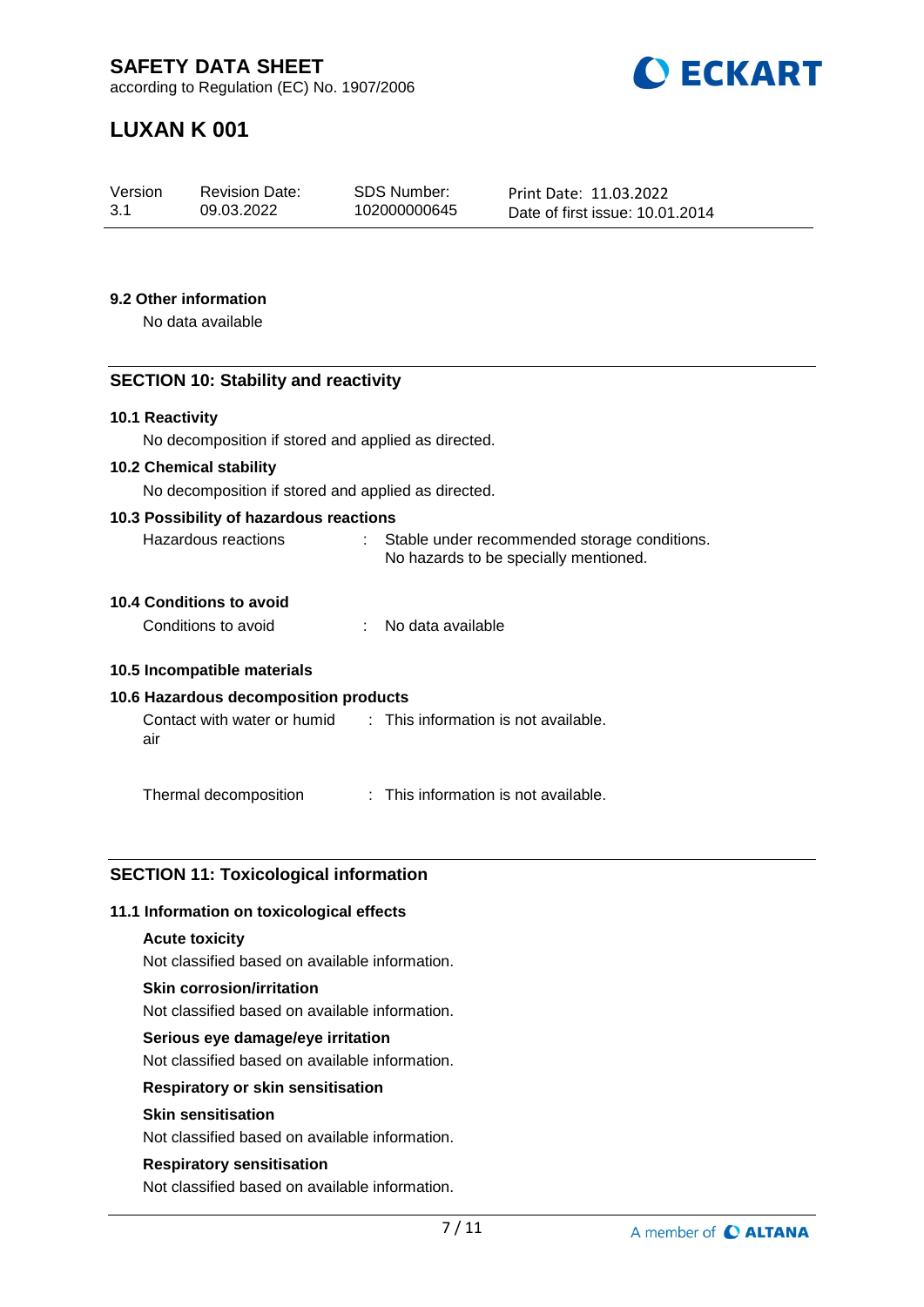

# **LUXAN K 001**

## **Germ cell mutagenicity**

Not classified based on available information.

#### **Carcinogenicity** Not classified based on available information.

**Reproductive toxicity** Not classified based on available information.

#### **STOT - single exposure** Not classified based on available information.

## **STOT - repeated exposure**

Not classified based on available information.

### **Aspiration toxicity**

Not classified based on available information.

## **Further information**

## **Product:**

Remarks: No data available

## **SECTION 12: Ecological information**

#### **12.1 Toxicity**

No data available

## **12.2 Persistence and degradability**

No data available

## **12.3 Bioaccumulative potential**

No data available

#### **12.4 Mobility in soil**

No data available

## **12.5 Results of PBT and vPvB assessment**

## **Product:**

Assessment : This substance/mixture contains no components considered to be either persistent, bioaccumulative and toxic (PBT), or very persistent and very bioaccumulative (vPvB) at levels of 0.1% or higher..

### **12.6 Other adverse effects**

## **Product:**

| Additional ecological | No data available |  |
|-----------------------|-------------------|--|
| information           |                   |  |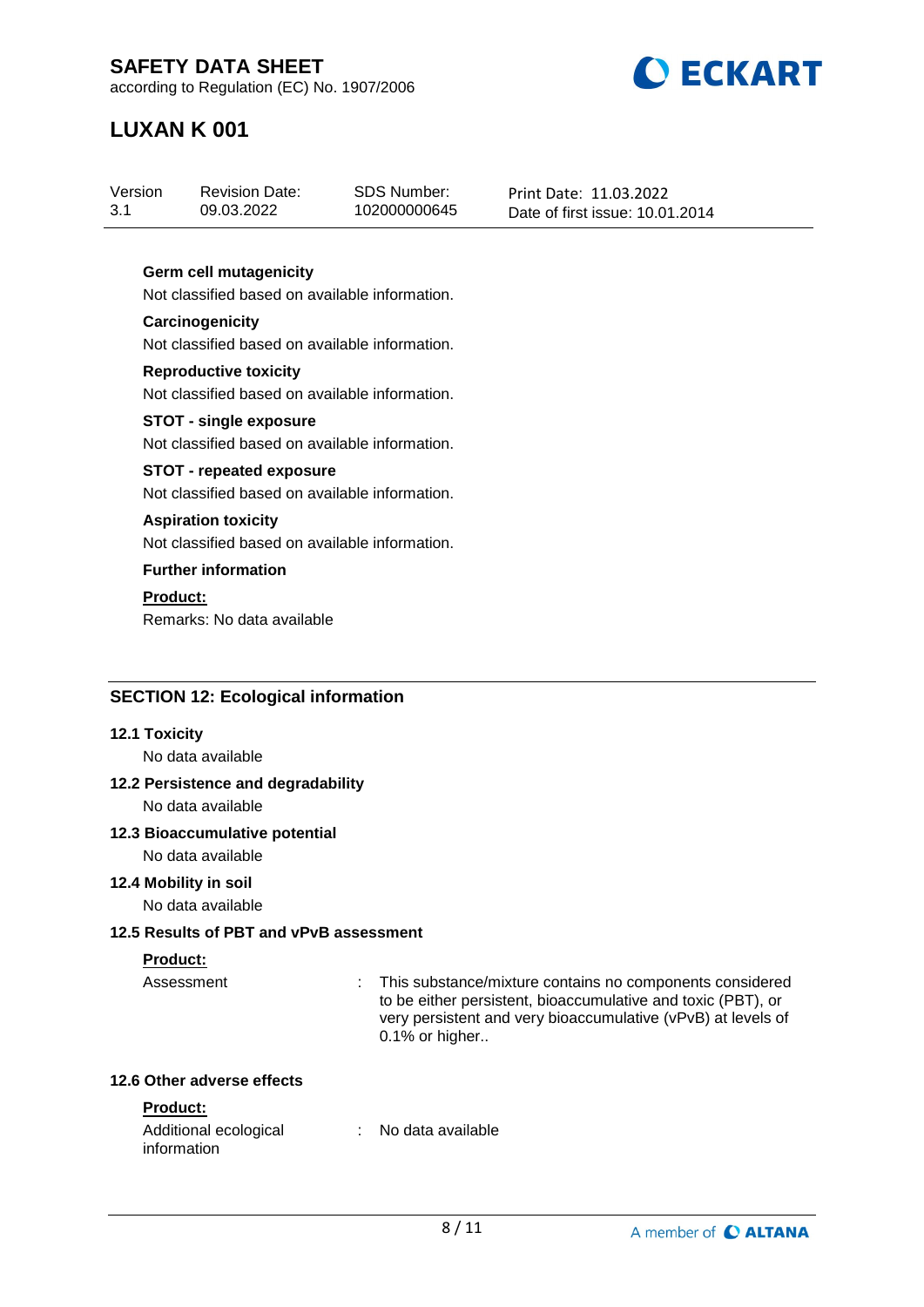

# **LUXAN K 001**

| Version | <b>Revision Date:</b> | SDS Number:  | Print Date: 11.03.2022          |
|---------|-----------------------|--------------|---------------------------------|
| 3.1     | 09.03.2022            | 102000000645 | Date of first issue: 10.01.2014 |

## **SECTION 13: Disposal considerations**

#### **13.1 Waste treatment methods**

Contaminated packaging : Empty containers should be taken to an approved waste handling site for recycling or disposal.

#### **SECTION 14: Transport information**

#### **14.1 UN number**

Not regulated as a dangerous good

#### **14.2 UN proper shipping name**

Not regulated as a dangerous good

#### **14.3 Transport hazard class(es)**

Not regulated as a dangerous good

#### **14.4 Packing group**

Not regulated as a dangerous good

#### **14.5 Environmental hazards**

Not regulated as a dangerous good

#### **14.6 Special precautions for user**

Remarks : Not classified as dangerous in the meaning of transport

- regulations.
- **14.7 Transport in bulk according to Annex II of Marpol and the IBC Code**

Not applicable for product as supplied.

#### **SECTION 15: Regulatory information**

#### **15.1 Safety, health and environmental regulations/legislation specific for the substance or mixture**

| REACH - Candidate List of Substances of Very High<br>Concern for Authorisation (Article 59). | Not applicable |
|----------------------------------------------------------------------------------------------|----------------|
| Regulation (EC) No 1005/2009 on substances that<br>deplete the ozone layer                   | Not applicable |
| Regulation (EU) 2019/1021 on persistent organic<br>pollutants (recast)                       | Not applicable |
| UK REACH List of substances subject to authorisation<br>(Annex XIV)                          | Not applicable |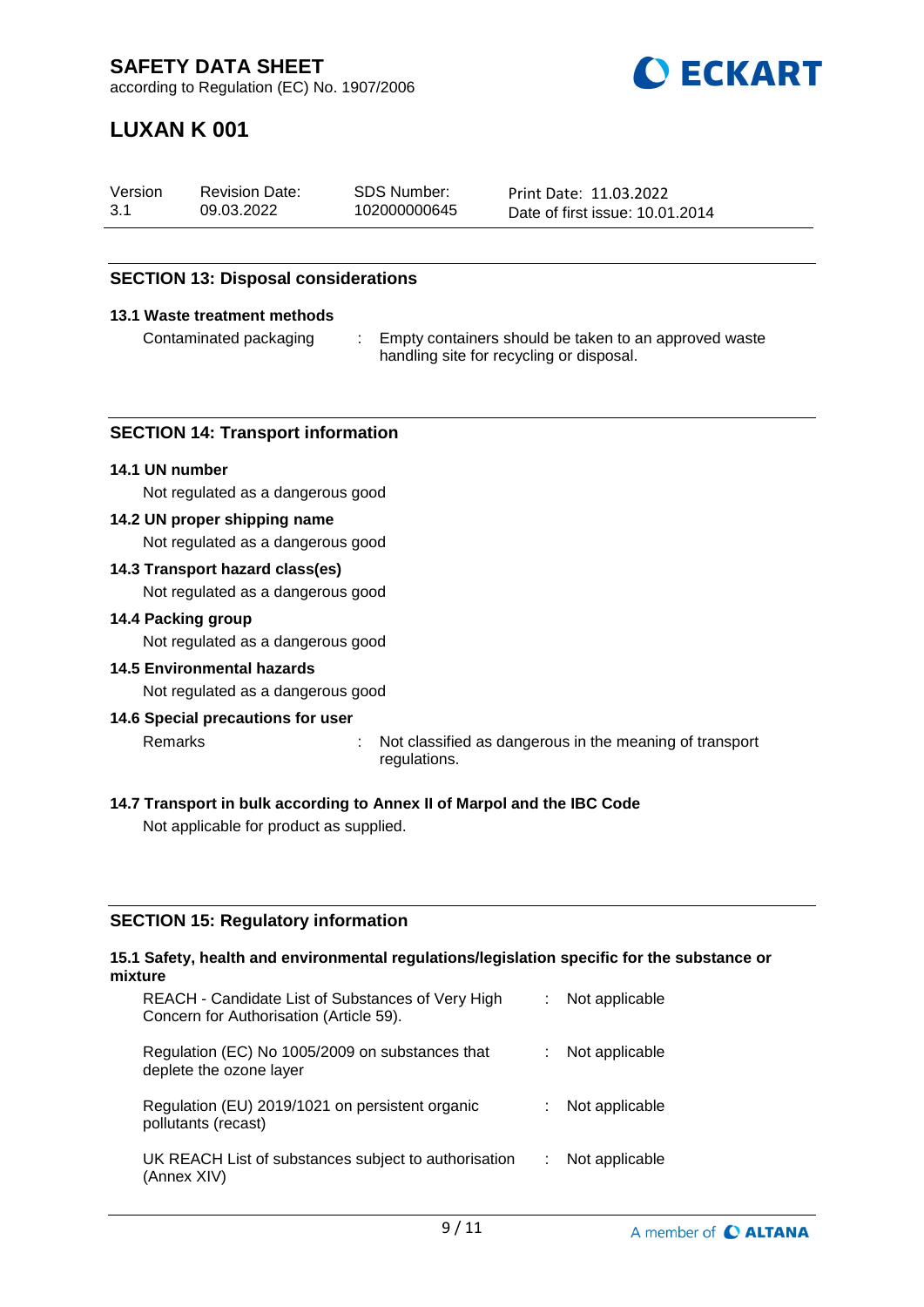**DECKART** 

according to Regulation (EC) No. 1907/2006

# **LUXAN K 001**

| Version<br>SDS Number:<br><b>Revision Date:</b><br>3.1<br>102000000645<br>09.03.2022 | Print Date: 11.03.2022<br>Date of first issue: 10.01.2014 |
|--------------------------------------------------------------------------------------|-----------------------------------------------------------|
|--------------------------------------------------------------------------------------|-----------------------------------------------------------|

REACH - Restrictions on the manufacture, placing on the market and use of certain dangerous substances, preparations and articles (Annex XVII)

: Not applicable

### **15.2 Chemical safety assessment**

### **SECTION 16: Other information**

#### **Full text of other abbreviations**

| GB EH40       | : UK. EH40 WEL - Workplace Exposure Limits               |
|---------------|----------------------------------------------------------|
| GB EH40 / TWA | : Long-term exposure limit (8-hour TWA reference period) |

ADN - European Agreement concerning the International Carriage of Dangerous Goods by Inland Waterways; ADR - European Agreement concerning the International Carriage of Dangerous Goods by Road; AIIC - Australian Inventory of Industrial Chemicals; ASTM - American Society for the Testing of Materials; bw - Body weight; CLP - Classification Labelling Packaging Regulation; Regulation (EC) No 1272/2008; CMR - Carcinogen, Mutagen or Reproductive Toxicant; DIN - Standard of the German Institute for Standardisation; DSL - Domestic Substances List (Canada); ECHA - European Chemicals Agency; EC-Number - European Community number; ECx -Concentration associated with x% response; ELx - Loading rate associated with x% response; EmS - Emergency Schedule; ENCS - Existing and New Chemical Substances (Japan); ErCx - Concentration associated with x% growth rate response; GHS - Globally Harmonized System; GLP - Good Laboratory Practice; IARC - International Agency for Research on Cancer; IATA - International Air Transport Association; IBC - International Code for the Construction and Equipment of Ships carrying Dangerous Chemicals in Bulk; IC50 - Half maximal inhibitory concentration; ICAO - International Civil Aviation Organization; IECSC - Inventory of Existing Chemical Substances in China; IMDG - International Maritime Dangerous Goods; IMO - International Maritime Organization; ISHL - Industrial Safety and Health Law (Japan); ISO - International Organisation for Standardization; KECI - Korea Existing Chemicals Inventory; LC50 - Lethal Concentration to 50 % of a test population; LD50 - Lethal Dose to 50% of a test population (Median Lethal Dose); MARPOL - International Convention for the Prevention of Pollution from Ships; n.o.s. - Not Otherwise Specified; NO(A)EC - No Observed (Adverse) Effect Concentration; NO(A)EL - No Observed (Adverse) Effect Level; NOELR - No Observable Effect Loading Rate; NZIoC - New Zealand Inventory of Chemicals; OECD - Organization for Economic Co-operation and Development; OPPTS - Office of Chemical Safety and Pollution Prevention; PBT - Persistent, Bioaccumulative and Toxic substance; PICCS - Philippines Inventory of Chemicals and Chemical Substances; (Q)SAR - (Quantitative) Structure Activity Relationship; REACH - Regulation (EC) No 1907/2006 of the European Parliament and of the Council concerning the Registration, Evaluation, Authorisation and Restriction of Chemicals; RID - Regulations concerning the International Carriage of Dangerous Goods by Rail; SADT - Self-Accelerating Decomposition Temperature; SDS - Safety Data Sheet; SVHC - Substance of Very High Concern; TCSI - Taiwan Chemical Substance Inventory; TECI - Thailand Existing Chemicals Inventory; TRGS - Technical Rule for Hazardous Substances; TSCA - Toxic Substances Control Act (United States); UN - United Nations; vPvB - Very Persistent and Very Bioaccumulative

#### **Further information**

The information provided in this Safety Data Sheet is correct to the best of our knowledge, information and belief at the date of its publication. The information given is designed only as a guidance for safe handling, use, processing, storage, transportation, disposal and release and is not to be considered a warranty or quality specification. The information relates only to the